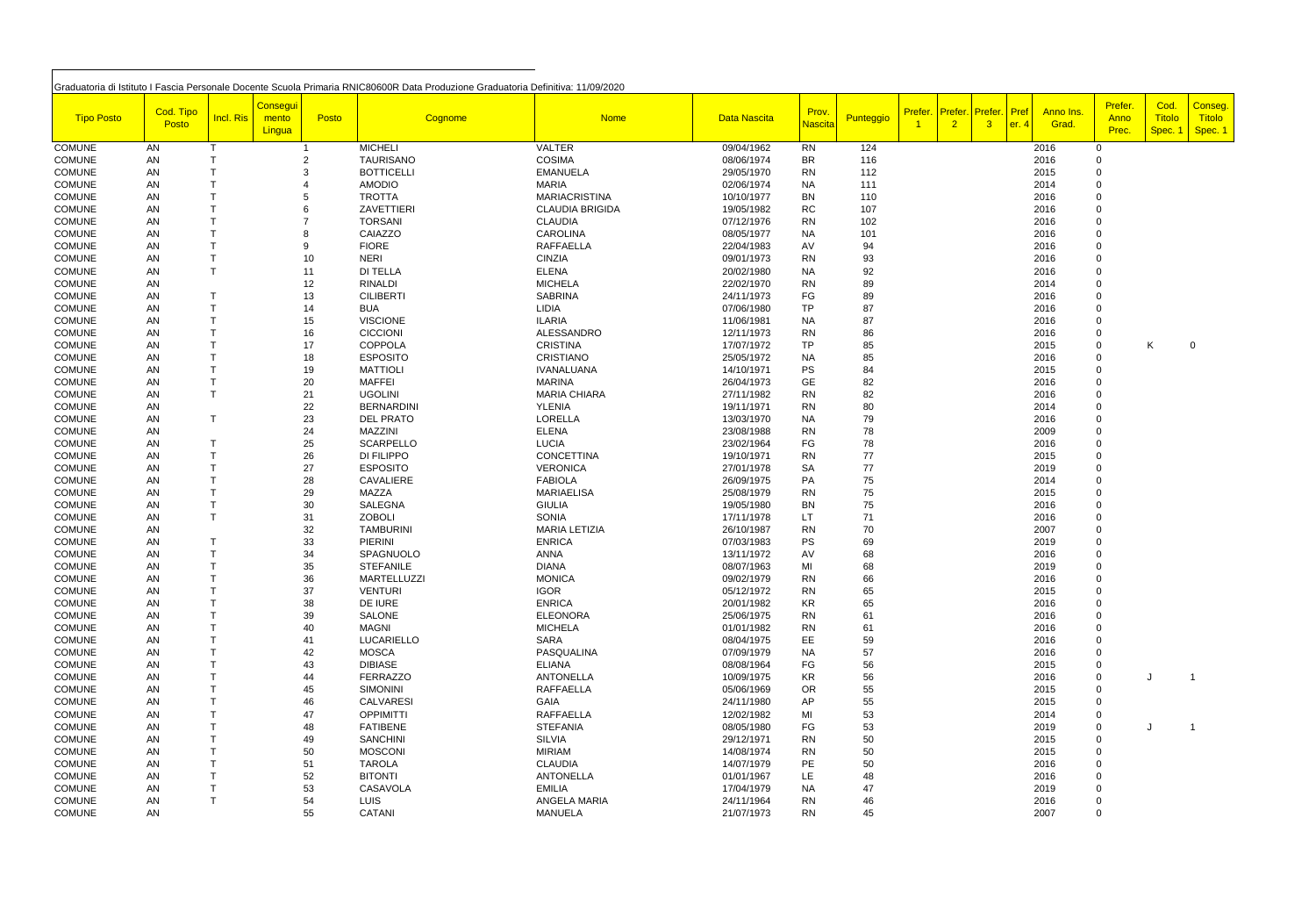| <b>COMUNE</b>              | <b>AN</b> |   | 56 | <b>MARDENTE</b>    | <b>TIZIANA</b>       |                          | 24/02/1979 | CZ        | 45  | 2011 | $\overline{0}$ |                |
|----------------------------|-----------|---|----|--------------------|----------------------|--------------------------|------------|-----------|-----|------|----------------|----------------|
| <b>COMUNE</b>              | AN        |   | 57 | <b>IANNARONE</b>   | <b>ILARIA</b>        |                          | 22/09/1983 | <b>RN</b> | 43  | 2015 | $\overline{0}$ |                |
| <b>COMUNE</b>              | AN        | T | 58 | <b>NICOLINI</b>    | <b>CATIA</b>         |                          | 05/12/1972 | <b>RN</b> | 42  | 2019 | $\Omega$       |                |
| <b>COMUNE</b>              |           |   |    | <b>RICCIARDI</b>   | LOREDANA             |                          | 06/10/1975 | <b>CE</b> |     | 2019 |                |                |
|                            | AN        |   | 59 |                    |                      |                          |            |           | 39  |      |                |                |
| <b>COMUNE</b>              | AN        |   | 60 | <b>IERMANO</b>     | <b>PAMELA</b>        |                          | 21/06/1981 | <b>SA</b> | 38  | 2017 | $\Omega$       |                |
| <b>COMUNE</b>              | AN        |   | 61 | <b>TRICARICO</b>   | <b>LUCIANA</b>       |                          | 14/02/1972 | MI        | 37  | 2016 |                |                |
| <b>COMUNE</b>              | AN        |   | 62 | <b>MAGGI</b>       | <b>MONICA</b>        |                          | 23/01/1982 | <b>RN</b> | 37  | 2016 | $\mathbf 0$    |                |
| <b>COMUNE</b>              | AN        |   | 63 | <b>TABANELLI</b>   | <b>SILVIA</b>        |                          | 01/12/1968 | <b>RA</b> | 36  | 2016 | $\mathbf 0$    |                |
| <b>COMUNE</b>              | AN        | T | 64 | <b>GIANNI</b>      | <b>ALICE</b>         |                          | 03/02/1981 | CO        | 35  | 2016 | $\Omega$       |                |
| <b>COMUNE</b>              | AN        |   | 65 | <b>PARISI</b>      | <b>ARIANNA</b>       |                          | 25/03/1981 | <b>RG</b> | 35  | 2019 | $\Omega$       |                |
| <b>COMUNE</b>              | AN        |   | 66 | <b>ZECCHINI</b>    | <b>VERONICA</b>      |                          | 16/08/1975 | <b>RN</b> | 33  | 2016 |                |                |
| <b>COMUNE</b>              | AN        |   | 67 | <b>FARINA</b>      |                      | DANIARAFFAELLA           | 16/10/1976 | EE.       | 32  | 2016 | $\Omega$       |                |
| <b>COMUNE</b>              | AN        |   | 68 | ZANGHERI           | <b>GIORGIA</b>       |                          | 08/04/1971 | <b>RN</b> | 30  | 2015 | $\Omega$       |                |
| <b>COMUNE</b>              | AN        |   | 69 | FERRARA            | ARCANGELA            |                          | 18/10/1976 | <b>SA</b> | 23  | 2014 | $\Omega$       |                |
| <b>COMUNE</b>              | AN        |   | 70 | <b>SCALAS</b>      |                      | <b>CAROLINA IBALLA</b>   | 26/02/1982 | EE        | 22  | 2015 | $\overline{0}$ | $\overline{0}$ |
| <b>COMUNE</b>              | AN        |   | 71 | <b>GOSTOLI</b>     | <b>RAFFAELLA</b>     |                          | 30/12/1978 | <b>RN</b> | 20  | 2016 | $\overline{0}$ |                |
|                            |           |   |    | <b>MAURO</b>       |                      | <b>VINCENZA PATRIZIA</b> |            | <b>TP</b> |     |      | $\overline{0}$ |                |
| <b>COMUNE</b>              | AN        |   | 72 |                    |                      |                          | 21/06/1981 |           | 19  | 2019 |                |                |
| <b>COMUNE</b>              | AN        |   | 73 | <b>MARCHETTI</b>   | <b>DANIELA</b>       |                          | 10/06/1980 | <b>RN</b> | 18  | 2016 |                |                |
| <b>COMUNE</b>              | AN        |   | 74 | <b>GRANATA</b>     | VALENTINA            |                          | 04/01/1981 | <b>NA</b> | 18  | 2017 |                |                |
| <b>COMUNE</b>              | AN        |   | 75 | <b>GARATTONI</b>   | <b>GIORGIA</b>       |                          | 21/06/1983 | <b>RN</b> | 18  | 2017 |                |                |
| <b>COMUNE</b>              | AN        |   | 76 | <b>MARINI</b>      | <b>STEFANIA</b>      |                          | 12/08/1967 | MC        | 17  | 2014 |                |                |
| <b>COMUNE</b>              | AN        |   | 77 | <b>RIGHINI</b>     | <b>ALICE</b>         |                          | 27/04/1983 | <b>RN</b> | 17  | 2015 |                |                |
| <b>COMUNE</b>              | AN        |   | 78 | <b>SAPUCCI</b>     | <b>RAFFAELLA</b>     |                          | 11/04/1978 | <b>RN</b> | 17  | 2015 |                |                |
| <b>COMUNE</b>              | AN        |   | 79 | <b>ROSSI</b>       | <b>ANNALISA</b>      |                          | 08/05/1979 | EE        | 16  | 2007 |                |                |
| <b>COMUNE</b>              | AN        |   | 80 | <b>DIANA</b>       | <b>SARA</b>          |                          | 26/01/1974 | <b>CE</b> | 16  | 2016 |                |                |
| <b>COMUNE</b>              | AN        |   | 81 | <b>SALVATORI</b>   | <b>CLAUDIA</b>       |                          | 04/11/1977 | MI        | 15  | 2015 | $\Omega$       |                |
| <b>COMUNE</b>              | AN        |   | 82 | <b>FABBRI</b>      | <b>VANESSA</b>       |                          | 13/06/1983 | <b>RN</b> | 15  | 2016 | $\Omega$       |                |
| <b>COMUNE</b>              | AN        |   | 83 | <b>PIRINI</b>      | VALENTINA            |                          | 14/09/1981 | <b>RN</b> |     | 2016 | $\Omega$       |                |
|                            |           |   |    |                    |                      |                          |            |           | 15  |      |                |                |
| <b>COMUNE</b>              | AN        |   | 84 | ZANCHIELLO         | <b>RAMONA</b>        |                          | 13/05/1983 | <b>BN</b> | 15  | 2019 |                |                |
| <b>COMUNE</b>              | AN        |   | 85 | <b>BATINO</b>      | <b>RAFFAELLA</b>     |                          | 12/08/1980 | <b>NA</b> | 14  | 2015 |                |                |
| <b>COMUNE</b>              | AN        |   | 86 | DELLAPASQUA        | <b>LAURA</b>         |                          | 04/07/1983 | <b>RN</b> | 14  | 2016 |                |                |
| <b>COMUNE</b>              | AN        |   | 87 | <b>ARLOTTI</b>     | <b>SARA</b>          |                          | 09/12/1983 | <b>RN</b> | 14  | 2016 |                |                |
| <b>COMUNE</b>              | AN        |   | 88 | <b>TURCO</b>       | <b>MARIA</b>         |                          | 13/09/1973 | TA        | 13  | 2015 |                |                |
| <b>COMUNE</b>              | <b>AN</b> |   | 89 | <b>DELBIANCO</b>   | <b>ALESSANDRA</b>    |                          | 15/06/1981 | <b>RN</b> | 13  | 2016 |                |                |
| <b>COMUNE</b>              | AN        |   | 90 | <b>CHIARABINI</b>  | <b>SILVIA</b>        |                          | 08/06/1974 | <b>RN</b> | 13  | 2016 |                |                |
| <b>COMUNE</b>              | AN        |   | 91 | <b>TRAMONTANO</b>  | <b>PAOLA</b>         |                          | 15/11/1967 | <b>NA</b> | 12  | 2015 | $\Omega$       |                |
| <b>COMUNE</b>              | AN        |   | 92 | <b>DELLA VOLPE</b> | <b>TERESA</b>        |                          | 06/02/1978 | CE        | 12  | 2019 |                |                |
| <b>COMUNE</b>              | AN        |   | 93 | <b>LEONE</b>       | <b>SIRENA</b>        |                          | 09/03/1981 | <b>TE</b> | 11  | 2016 |                |                |
| <b>COMUNE</b>              | AN        |   | 94 | VANTAGGIATO        | <b>GRAZIA</b>        |                          | 27/08/1976 | <b>TA</b> | 11  | 2016 |                |                |
| <b>COMUNE</b>              | AN        |   | 95 | <b>MANDOLESI</b>   | <b>MARIATERESA</b>   |                          | 25/01/1963 | <b>RN</b> | 11  | 2016 |                |                |
|                            |           | S |    |                    |                      |                          |            |           |     |      |                |                |
| <b>COMUNE</b>              | AN        |   | 96 | LAMELZA            | <b>ALESSANDRA</b>    |                          | 10/06/1987 | CВ        |     | 2009 |                |                |
| <b>COMUNE</b>              | AN        |   | 97 | <b>CENNI</b>       | VALENTINA            |                          | 04/03/1981 | <b>RN</b> | 175 | 2012 |                |                |
| SOST. MINORATI DI CH       |           |   |    | <b>SCALAS</b>      |                      | <b>CAROLINA IBALLA</b>   | 26/02/1982 | EE        | 22  | 2015 |                |                |
| SOST. MINORATI DI CH       |           |   |    | <b>FERRAZZO</b>    | <b>ANTONELLA</b>     |                          | 10/09/1975 | KR        | 56  | 2016 |                |                |
| SOST. MINORATI DI CH       |           |   |    | <b>FATIBENE</b>    | <b>STEFANIA</b>      |                          | 08/05/1980 | FG        | 53  | 2019 |                |                |
| SOST. MINORATI DI CH       |           |   |    | <b>MAGGI</b>       | <b>MONICA</b>        |                          | 23/01/1982 | <b>RN</b> | 37  | 2016 |                |                |
| SOST. MINORATI DI CH       |           |   |    | <b>CENNI</b>       | VALENTINA            |                          | 04/03/1981 | <b>RN</b> | 175 | 2012 |                |                |
| SOST. MINORATI DI DH       |           |   |    | <b>SCALAS</b>      |                      | <b>CAROLINA IBALLA</b>   | 26/02/1982 | EE        | 22  | 2015 |                |                |
| SOST. MINORATI DI DH       |           |   |    | FERRAZZO           | <b>ANTONELLA</b>     |                          | 10/09/1975 | <b>KR</b> | 56  | 2016 |                |                |
| SOST. MINORATI DI DH       |           |   |    | <b>FATIBENE</b>    | <b>STEFANIA</b>      |                          | 08/05/1980 | FG        | 53  | 2019 |                |                |
| SOST. MINORATI DI DH       |           |   |    | <b>MAGGI</b>       | <b>MONICA</b>        |                          | 23/01/1982 | <b>RN</b> | 37  | 2016 |                |                |
| SOST. MINORATI DI DH       |           |   |    | <b>CENNI</b>       | VALENTINA            |                          | 04/03/1981 | <b>RN</b> | 175 | 2012 |                |                |
| <b>SOST. MINORATI PSEH</b> |           |   |    | <b>SCALAS</b>      |                      | <b>CAROLINA IBALLA</b>   | 26/02/1982 | EE        | 22  | 2015 |                |                |
| <b>SOST. MINORATI PSEH</b> |           |   |    | FERRAZZO           | <b>ANTONELLA</b>     |                          | 10/09/1975 | <b>KR</b> | 56  | 2016 |                |                |
|                            |           |   |    |                    |                      |                          |            |           |     |      |                |                |
| <b>SOST. MINORATI PSEH</b> |           |   |    | <b>FATIBENE</b>    | <b>STEFANIA</b>      |                          | 08/05/1980 | FG        | 53  | 2019 |                |                |
| <b>SOST. MINORATI PSEH</b> |           |   |    | <b>MAGGI</b>       | <b>MONICA</b>        |                          | 23/01/1982 | <b>RN</b> | 37  | 2016 |                |                |
| <b>SOST. MINORATI PSEH</b> |           |   |    | <b>CENNI</b>       | VALENTINA            |                          | 04/03/1981 | <b>RN</b> | 175 | 2012 |                |                |
| CON METODO MON HN          |           | Т |    | <b>COPPOLA</b>     | <b>CRISTINA</b>      |                          | 17/07/1972 | TP.       | 85  | 2015 |                |                |
| LINGUA INGLESE IL          |           |   |    | <b>MAZZINI</b>     | <b>ELENA</b>         |                          | 23/08/1988 | <b>RN</b> | 78  | 2009 |                |                |
| LINGUA INGLESE             | - IL      |   |    | <b>TAMBURINI</b>   | <b>MARIA LETIZIA</b> |                          | 26/10/1987 | <b>RN</b> | 70  | 2007 |                |                |
| LINGUA INGLESE IL          |           | Τ | 3  | <b>FATIBENE</b>    | <b>STEFANIA</b>      |                          | 08/05/1980 | FG        | 53  | 2019 | $\overline{0}$ |                |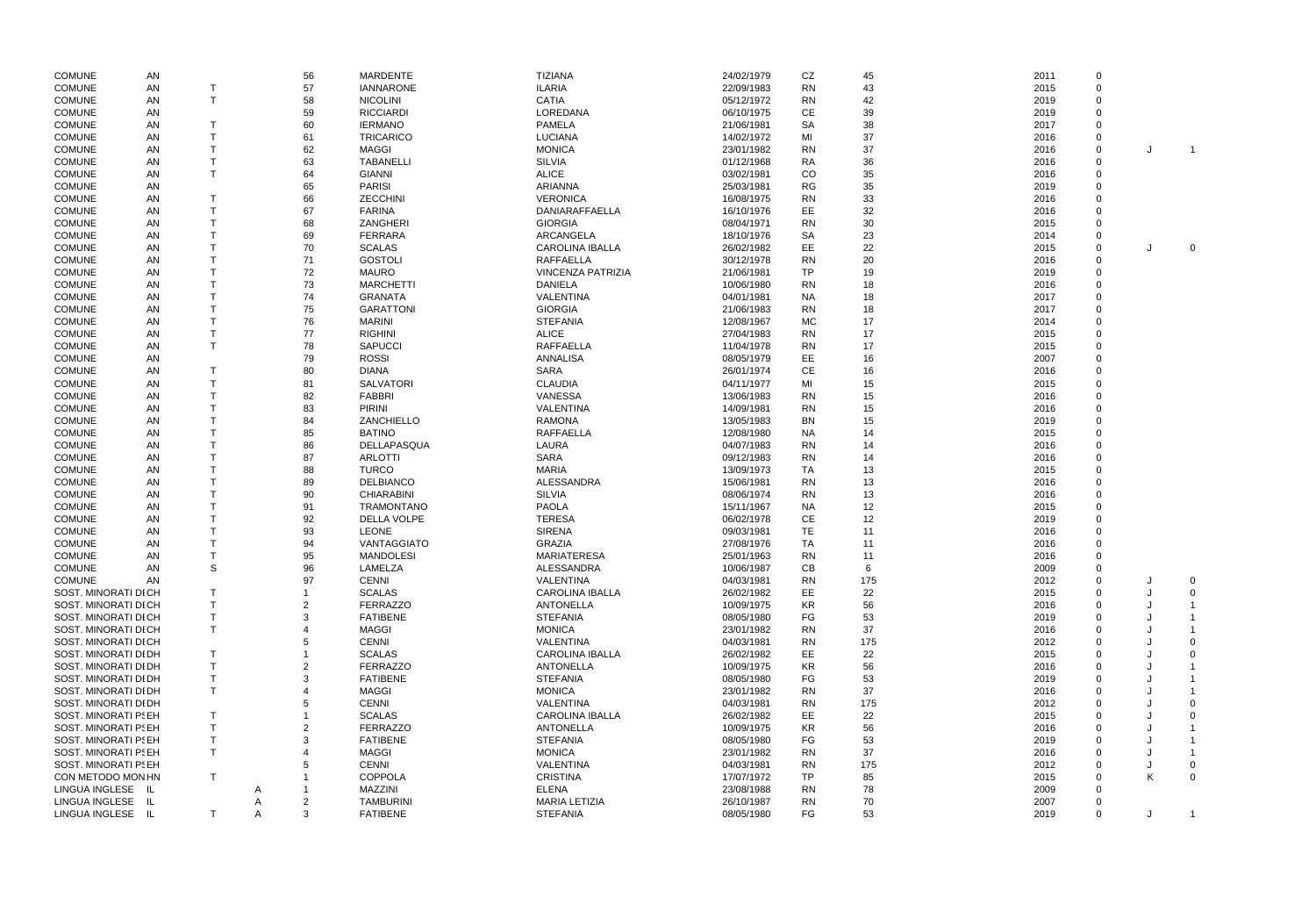| LINGUA INGLESE                   |  |  | 0.011<br>SCALAS | CARO.<br>INA IBALLA            | 26/02/1982 | --<br>ᄕ   | 2015 |
|----------------------------------|--|--|-----------------|--------------------------------|------------|-----------|------|
| <b>LINGUA INGL</b><br><b>ESE</b> |  |  | <b>CENN</b>     | VA'<br><b>ENTINI</b><br>N HINA | 04/03/1981 | <b>RN</b> | 2012 |

| 22  | 2015 0 J |  | $\overline{\mathbf{0}}$    |  |
|-----|----------|--|----------------------------|--|
| 175 | 2012 0 J |  | $\overline{\phantom{0}}$ 0 |  |
|     |          |  |                            |  |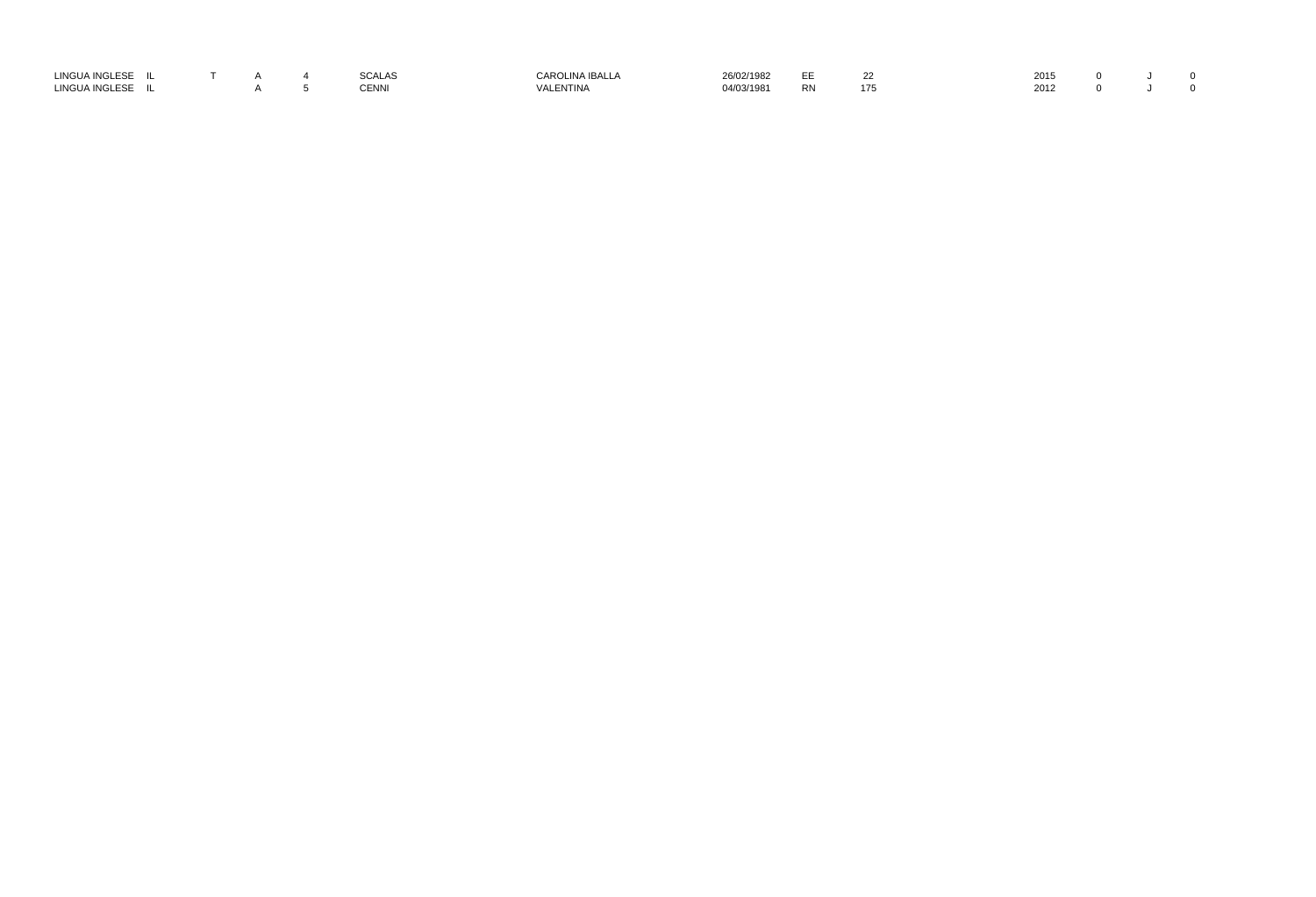| Cod. Titolo<br>Spec. 2 | Conseg.<br><b>Titolo</b><br>Spec. 2 | Cod.<br><b>Titolo</b><br>Spec. 3 | Conseg.<br><b>Titolo</b><br>Spec. 3 | Cod.<br><b>Titolo</b><br>Spec. 4 | Conseg.<br><b>Titolo</b><br>Spec. 4 | Serv.<br>Senza<br><b>Demerito</b> | Scuola Acquis.<br><b>Domanda</b> | Prov.<br>Present.<br><b>Domanda</b> | Posto<br>Provinciale | Fascia<br>Grad.<br>Prov.  | Modalita <sup>®</sup><br>di accesso | Supplenza<br>fino a 10gg  | Tipologia<br>Graduatoria<br>(I=Italiana<br>S=Slovena) | Valid. Dom.<br>per<br><b>Assunzione</b> |
|------------------------|-------------------------------------|----------------------------------|-------------------------------------|----------------------------------|-------------------------------------|-----------------------------------|----------------------------------|-------------------------------------|----------------------|---------------------------|-------------------------------------|---------------------------|-------------------------------------------------------|-----------------------------------------|
|                        |                                     |                                  |                                     |                                  |                                     |                                   | <b>RNIC817007</b>                | <b>RN</b>                           | $\overline{2}$       | 3                         |                                     |                           |                                                       | <b>NO</b>                               |
|                        |                                     |                                  |                                     |                                  |                                     |                                   | <b>RNEE01500N</b>                | <b>RN</b>                           | $\overline{4}$       | 3                         |                                     |                           |                                                       | <b>NO</b>                               |
|                        |                                     |                                  |                                     |                                  |                                     |                                   | <b>RNIC80600R</b>                | RN                                  | 6                    | 3                         |                                     | X                         |                                                       | <b>NO</b>                               |
|                        |                                     |                                  |                                     |                                  |                                     |                                   | RNIC818003                       | RN                                  | $\overline{7}$       | 3                         |                                     | $\mathsf X$               |                                                       | <b>NO</b>                               |
|                        |                                     |                                  |                                     |                                  |                                     |                                   | RNIC803009                       | <b>RN</b>                           | 8                    | 3                         |                                     |                           |                                                       | <b>NO</b>                               |
|                        |                                     |                                  |                                     |                                  |                                     |                                   | <b>RNEE01500N</b>                | <b>RN</b>                           | 9                    | 3                         |                                     | X                         |                                                       | <b>NO</b>                               |
|                        |                                     |                                  |                                     |                                  |                                     |                                   | <b>RNEE01600D</b>                | <b>RN</b>                           | 11                   | 3                         |                                     |                           |                                                       | <b>NO</b>                               |
|                        |                                     |                                  |                                     |                                  |                                     |                                   | <b>RNIC81400Q</b>                | RN                                  | 12                   | 3                         |                                     | $\pmb{\times}$            |                                                       | <b>NO</b>                               |
|                        |                                     |                                  |                                     |                                  |                                     |                                   | <b>RNIC81900V</b>                | RN                                  | 14                   | 3                         |                                     |                           |                                                       | <b>NO</b>                               |
|                        |                                     |                                  |                                     |                                  |                                     |                                   | RNPS030007                       | RN                                  | 15                   | 3                         |                                     |                           |                                                       | <b>NO</b>                               |
|                        |                                     |                                  |                                     |                                  |                                     |                                   | <b>RNIC80100N</b>                | <b>RN</b>                           | 16                   | 3                         |                                     |                           |                                                       | <b>NO</b>                               |
|                        |                                     |                                  |                                     |                                  |                                     |                                   |                                  | <b>RN</b>                           | 18                   | 3                         |                                     |                           |                                                       | <b>NO</b>                               |
|                        |                                     |                                  |                                     |                                  |                                     |                                   | <b>RNIC81600B</b><br>RNIC817007  | <b>RN</b><br><b>RN</b>              | 19<br>20             | 3<br>3                    |                                     | X                         |                                                       | <b>NO</b><br><b>NO</b>                  |
|                        |                                     |                                  |                                     |                                  |                                     |                                   | <b>RNIC81900V</b>                | RN                                  | 21                   | 3                         |                                     | $\sf X$                   |                                                       | <b>NO</b>                               |
|                        |                                     |                                  |                                     |                                  |                                     |                                   | RNIC818003                       | <b>RN</b>                           | 22                   | 3                         |                                     | $\sf X$                   |                                                       | <b>NO</b>                               |
|                        |                                     |                                  |                                     |                                  |                                     |                                   | <b>RNIC81000C</b>                | <b>RN</b>                           | 24                   | 3                         |                                     | $\mathsf X$               |                                                       | <b>NO</b>                               |
|                        |                                     |                                  |                                     |                                  |                                     |                                   | RNIC803009                       | RN                                  | 25                   | 3                         |                                     |                           |                                                       | <b>NO</b>                               |
|                        |                                     |                                  |                                     |                                  |                                     |                                   | RNIC804005                       | RN                                  | 27                   | 3                         |                                     |                           |                                                       | <b>NO</b>                               |
|                        |                                     |                                  |                                     |                                  |                                     |                                   | RNIC812004                       | RN                                  | 29                   | 3                         | Z                                   |                           |                                                       | <b>NO</b>                               |
|                        |                                     |                                  |                                     |                                  |                                     |                                   | <b>RNPC01000V</b>                | <b>RN</b>                           | 30                   | 3                         |                                     | X                         |                                                       | <b>NO</b>                               |
|                        |                                     |                                  |                                     |                                  |                                     |                                   |                                  | <b>RN</b>                           | 32                   | 3                         | 1                                   | $\pmb{\times}$            |                                                       | <b>NO</b>                               |
|                        |                                     |                                  |                                     |                                  |                                     |                                   | <b>RNIC80100N</b>                | <b>RN</b>                           | 34                   | 3                         |                                     |                           |                                                       | <b>NO</b>                               |
|                        |                                     |                                  |                                     |                                  |                                     |                                   |                                  | RN                                  | 35                   | 3                         | V                                   |                           |                                                       | <b>NO</b>                               |
|                        |                                     |                                  |                                     |                                  |                                     |                                   | <b>RNPC01000V</b>                | RN                                  | 36                   | 3                         |                                     | X                         |                                                       | <b>NO</b>                               |
|                        |                                     |                                  |                                     |                                  |                                     |                                   | RNIC817007                       | <b>RN</b>                           | 37                   | 3                         |                                     | $\mathsf X$               |                                                       | <b>NO</b>                               |
|                        |                                     |                                  |                                     |                                  |                                     |                                   | <b>RNIC81400Q</b>                | <b>RN</b>                           | 38                   | 3                         |                                     |                           |                                                       | <b>NO</b>                               |
|                        |                                     |                                  |                                     |                                  |                                     |                                   | <b>RNIC81400Q</b>                | <b>RN</b>                           | 39                   | 3                         |                                     |                           |                                                       | <b>NO</b>                               |
|                        |                                     |                                  |                                     |                                  |                                     |                                   | <b>RNIC80600R</b>                | <b>RN</b>                           | 40                   | 3                         |                                     | X                         |                                                       | <b>NO</b>                               |
|                        |                                     |                                  |                                     |                                  |                                     |                                   | <b>RNIC817007</b>                | <b>RN</b>                           | 41                   | 3                         |                                     | $\sf X$                   |                                                       | <b>NO</b>                               |
|                        |                                     |                                  |                                     |                                  |                                     |                                   | <b>RNIC81000C</b>                | <b>RN</b>                           | 44                   | 3                         |                                     |                           |                                                       | <b>NO</b>                               |
|                        |                                     |                                  |                                     |                                  |                                     |                                   |                                  | <b>RN</b>                           | 45                   | $\sqrt{3}$                | V                                   |                           |                                                       | <b>NO</b>                               |
|                        |                                     |                                  |                                     |                                  |                                     |                                   | <b>RNIC81600B</b>                | <b>RN</b>                           | 47                   | 3                         |                                     | X                         |                                                       | <b>NO</b>                               |
|                        |                                     |                                  |                                     |                                  |                                     |                                   | <b>RNIC81300X</b>                | <b>RN</b>                           | 48                   | 3                         |                                     |                           |                                                       | <b>NO</b>                               |
|                        |                                     |                                  |                                     |                                  |                                     |                                   | <b>VIIC870009</b>                | <b>RN</b>                           | 50                   | 3                         |                                     | X                         |                                                       | <b>NO</b>                               |
|                        |                                     |                                  |                                     |                                  |                                     |                                   | <b>RNIC81600B</b>                | <b>RN</b>                           | 52                   | 3                         |                                     | X                         |                                                       | <b>NO</b>                               |
|                        |                                     |                                  |                                     |                                  |                                     |                                   | <b>RNIC80600R</b><br>RNIC818003  | <b>RN</b><br><b>RN</b>              | 53<br>55             | 3<br>3                    |                                     | X                         |                                                       | <b>NO</b><br><b>NO</b>                  |
|                        |                                     |                                  |                                     |                                  |                                     |                                   | <b>RNEE01600D</b>                | <b>RN</b>                           | 59                   | 3                         |                                     |                           |                                                       | <b>NO</b>                               |
|                        |                                     |                                  |                                     |                                  |                                     |                                   | RNIC812004                       | RN                                  | 60                   | 3                         |                                     | X                         |                                                       | <b>NO</b>                               |
|                        |                                     |                                  |                                     |                                  |                                     |                                   | <b>RNIC81000C</b>                | <b>RN</b>                           | 61                   | 3                         |                                     | $\pmb{\times}$            |                                                       | <b>NO</b>                               |
|                        |                                     |                                  |                                     |                                  |                                     |                                   | <b>RNIC81900V</b>                | <b>RN</b>                           | 63                   | 3                         |                                     |                           |                                                       | <b>NO</b>                               |
|                        |                                     |                                  |                                     |                                  |                                     |                                   | RNIC803009                       | <b>RN</b>                           | 64                   | $\ensuremath{\mathsf{3}}$ |                                     |                           |                                                       | <b>NO</b>                               |
|                        |                                     |                                  |                                     |                                  |                                     |                                   | RNIC818003                       | <b>RN</b>                           | 65                   | 3                         | Z                                   |                           |                                                       | <b>NO</b>                               |
|                        |                                     |                                  |                                     |                                  |                                     |                                   | <b>RNIC81300X</b>                | <b>RN</b>                           | 68                   | 3                         |                                     |                           |                                                       | <b>NO</b>                               |
|                        |                                     |                                  |                                     |                                  |                                     |                                   | RNIC803009                       | <b>RN</b>                           | 69                   | 3                         | Ζ                                   |                           |                                                       | <b>NO</b>                               |
|                        |                                     |                                  |                                     |                                  |                                     |                                   | <b>RNIC80700L</b>                | <b>RN</b>                           | 71                   | 3                         | $\overline{1}$                      | $\mathsf X$               |                                                       | <b>NO</b>                               |
|                        |                                     |                                  |                                     |                                  |                                     |                                   | <b>RNEE01500N</b>                | <b>RN</b>                           | 216                  | 3                         | 1                                   |                           |                                                       | <b>NO</b>                               |
|                        |                                     |                                  |                                     |                                  |                                     |                                   | RNIC809008                       | <b>RN</b>                           | 76                   | 3                         |                                     |                           |                                                       | <b>NO</b>                               |
|                        |                                     |                                  |                                     |                                  |                                     |                                   | RNIC818003                       | <b>RN</b>                           | 77                   | 3                         |                                     | X                         |                                                       | <b>NO</b>                               |
|                        |                                     |                                  |                                     |                                  |                                     |                                   | <b>RNIC80600R</b>                | <b>RN</b>                           | 78                   | 3                         |                                     | X                         |                                                       | <b>NO</b>                               |
|                        |                                     |                                  |                                     |                                  |                                     |                                   | RNIC818003                       | <b>RN</b>                           | 80                   | 3                         |                                     | $\pmb{\times}$            |                                                       | <b>NO</b>                               |
|                        |                                     |                                  |                                     |                                  |                                     |                                   | RNIC805001                       | <b>RN</b>                           | 1087                 | 3                         |                                     | $\boldsymbol{\mathsf{X}}$ |                                                       | <b>NO</b>                               |
|                        |                                     |                                  |                                     |                                  |                                     |                                   | RNIC817007                       | RN                                  | 82                   | 3                         |                                     |                           |                                                       | <b>NO</b>                               |
|                        |                                     |                                  |                                     |                                  |                                     |                                   |                                  | RN                                  | 83                   | 3                         | $\vee$                              | X                         |                                                       | <b>NO</b>                               |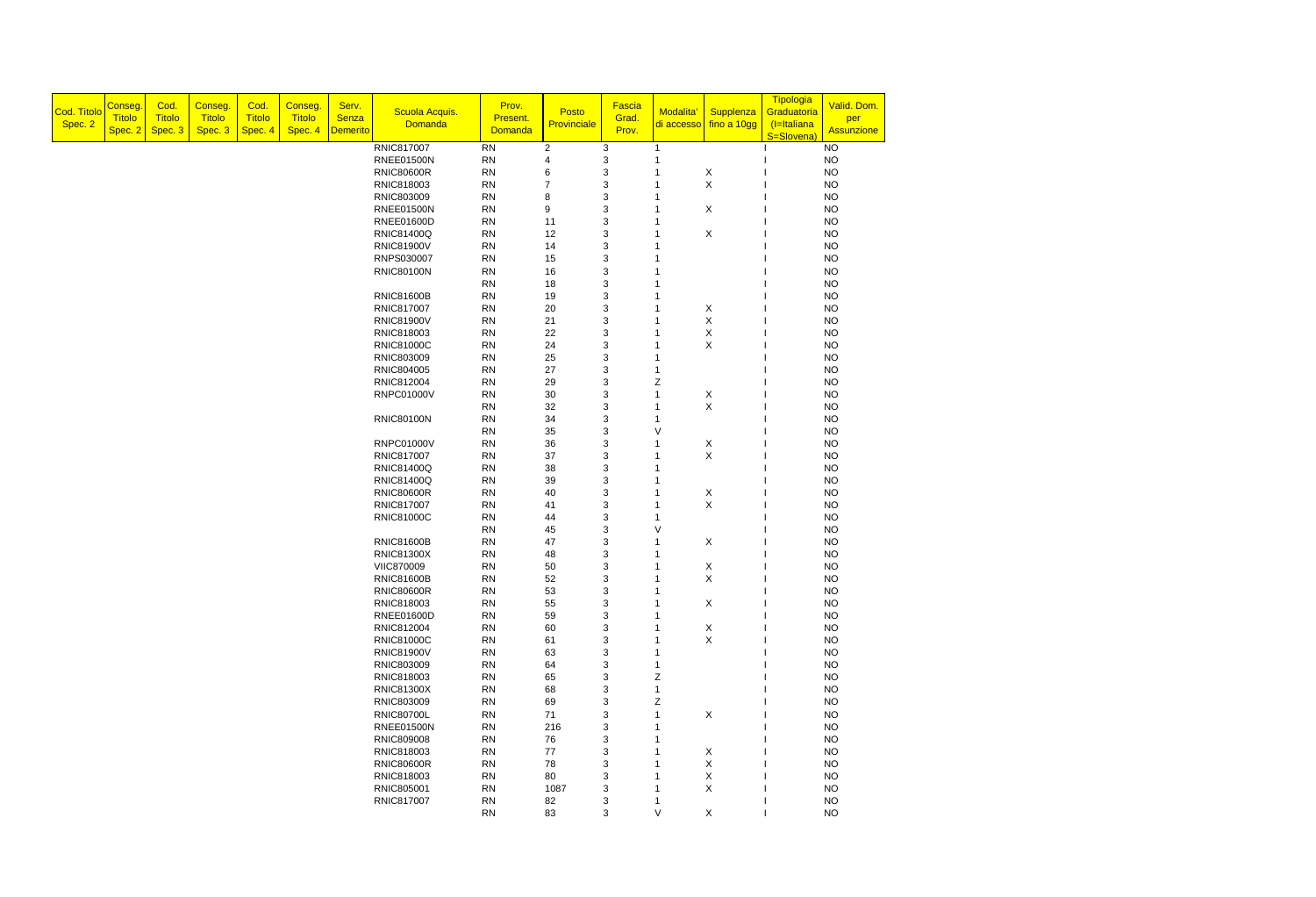|                   | <b>RN</b> | 84                      | 3 | Z      | X           | <b>NO</b> |
|-------------------|-----------|-------------------------|---|--------|-------------|-----------|
| <b>RNIC81400Q</b> | <b>RN</b> | 86                      | 3 | 1      |             | <b>NO</b> |
| <b>RNIC81000C</b> | <b>RN</b> | 14                      | 3 | 1      |             | <b>NO</b> |
|                   | <b>RN</b> | 89                      | 3 | Z      | Χ           | <b>NO</b> |
| <b>RNIC817007</b> | <b>RN</b> | 90                      | 3 | 1      | Χ           | <b>NO</b> |
| <b>RNIC81900V</b> | <b>RN</b> | 92                      | 3 | 1      |             | <b>NO</b> |
| <b>RNIC817007</b> | <b>RN</b> | 93                      | 3 | 1      |             | <b>NO</b> |
| RNPS010002        | <b>RN</b> | 96                      | 3 | 1      | Χ           | <b>NO</b> |
| RNRI010007        | <b>RN</b> | 97                      | 3 | 1      |             | <b>NO</b> |
| <b>RNIC80600R</b> | <b>RN</b> | 98                      | 3 | 1      | X           | <b>NO</b> |
| <b>RNIC81600B</b> | <b>RN</b> | 100                     | 3 | 1      |             | <b>NO</b> |
| <b>RNEE01500N</b> | <b>RN</b> | 101                     | 3 | 1      |             | <b>NO</b> |
| <b>RNPC01000V</b> | <b>RN</b> | 104                     | 3 | 1      | Χ           | <b>NO</b> |
|                   | <b>RN</b> | 108                     | 3 | Z      |             | <b>NO</b> |
| RNIC818003        | <b>RN</b> | 109                     | 3 | 1      |             | <b>NO</b> |
| <b>RNPS02000L</b> | <b>RN</b> | 113                     | 3 | 1      |             | <b>NO</b> |
| RNIC817007        | <b>RN</b> | 320                     | 3 | 1      | $\mathsf X$ | <b>NO</b> |
| RNIC818003        | <b>RN</b> | 114                     | 3 | 1      |             | <b>NO</b> |
| <b>RNIC80600R</b> | <b>RN</b> | 115                     | 3 |        |             | <b>NO</b> |
| <b>RNEE01600D</b> | <b>RN</b> | 116                     | 3 | 1      |             | <b>NO</b> |
| <b>RNPS02000L</b> | <b>RN</b> |                         |   | 1      |             |           |
|                   |           | 149                     | 3 | 1      |             | <b>NO</b> |
| <b>RNIC81900V</b> | <b>RN</b> | 117                     | 3 | 1      | X           | <b>NO</b> |
| <b>RNIC80600R</b> | <b>RN</b> | 118                     | 3 | 1      | Χ           | <b>NO</b> |
| <b>RNTD01000T</b> | <b>RN</b> | 117                     | 3 | Z      |             | <b>NO</b> |
| RNIC803009        | <b>RN</b> | 124                     | 3 | 1      | Χ           | <b>NO</b> |
| RNIC809008        | <b>RN</b> | 125                     | 3 | 1      |             | <b>NO</b> |
| RNIC817007        | <b>RN</b> | 126                     | 3 | Z      | Χ           | <b>NO</b> |
|                   | <b>RN</b> | 127                     | 3 | 1      | X           | <b>NO</b> |
| <b>RNIC80600R</b> | <b>RN</b> | 219                     | 3 | 1      | Χ           | <b>NO</b> |
| <b>RNEE01600D</b> | <b>RN</b> | 130                     | 3 | 1      | X           | <b>NO</b> |
| <b>RNIC81000C</b> | <b>RN</b> | 132                     | 3 | 1      | Χ           | <b>NO</b> |
| <b>RNIC80600R</b> | <b>RN</b> | 133                     | 3 | 1      | X           | <b>NO</b> |
| RNIC805001        | <b>RN</b> | 137                     | 3 | 1      | Χ           | <b>NO</b> |
|                   | <b>RN</b> | 138                     | 3 | 1      | Χ           | <b>NO</b> |
| <b>RNIC809008</b> | <b>RN</b> | 139                     | 3 | 1      |             | <b>NO</b> |
| RNIC818003        | <b>RN</b> | 140                     | 3 | 1      |             | <b>NO</b> |
| <b>RNIC80800C</b> | <b>RN</b> | 729                     | 3 |        |             | <b>NO</b> |
| <b>RNIC817007</b> | <b>RN</b> | 144                     | 3 | 1      | $\mathsf X$ | <b>NO</b> |
| <b>RNIC80100N</b> | <b>RN</b> | 146                     | 3 | Z      |             | <b>NO</b> |
| <b>RNIC80600R</b> | <b>RN</b> | 147                     | 3 | 1      |             | <b>NO</b> |
|                   | <b>RN</b> | 149                     | 3 | V      | Χ           | <b>NO</b> |
| RNIC803009        | <b>RN</b> | 150                     | 4 | Ζ      |             | <b>NO</b> |
| RNIC818003        | <b>RN</b> | 1                       | 3 | 1      |             | <b>NO</b> |
| RNIC818003        | <b>RN</b> | 3                       | 3 | Z      |             | <b>NO</b> |
| <b>RNEE01500N</b> | <b>RN</b> | 7                       | 3 | 1      |             | <b>NO</b> |
| RNIC817007        | <b>RN</b> | 6                       | 3 | 1      |             | <b>NO</b> |
| RNIC803009        | <b>RN</b> | 7                       | 4 | Z      |             | <b>NO</b> |
| RNIC818003        | <b>RN</b> |                         | 3 | 1      |             | <b>NO</b> |
| RNIC818003        | <b>RN</b> | 3                       | 3 | Ζ      |             | <b>NO</b> |
| <b>RNEE01500N</b> | <b>RN</b> | 7                       | 3 | 1      |             | <b>NO</b> |
| <b>RNIC817007</b> | <b>RN</b> | 6                       | 3 | 1      |             | <b>NO</b> |
| RNIC803009        | <b>RN</b> | 7                       | 4 | Z      |             | <b>NO</b> |
| RNIC818003        | <b>RN</b> | 1                       | 3 | 1      |             | <b>NO</b> |
| RNIC818003        | <b>RN</b> | 3                       | 3 | Z      |             | <b>NO</b> |
| <b>RNEE01500N</b> | <b>RN</b> | 7                       | 3 | 1      |             | <b>NO</b> |
| <b>RNIC817007</b> | <b>RN</b> | 6                       | 3 | 1      |             | <b>NO</b> |
| RNIC803009        | <b>RN</b> | 7                       | 4 | Z      |             | <b>NO</b> |
| <b>RNIC81000C</b> | <b>RN</b> | 2                       | 3 | 1      | X           | <b>NO</b> |
|                   | <b>RN</b> | 1                       | 3 | $\vee$ |             | <b>NO</b> |
|                   | <b>RN</b> | $\overline{\mathbf{c}}$ | 3 | V      |             | <b>NO</b> |
| <b>RNEE01500N</b> | <b>RN</b> | 12                      | 3 | 1      |             | <b>NO</b> |
|                   |           |                         |   |        |             |           |